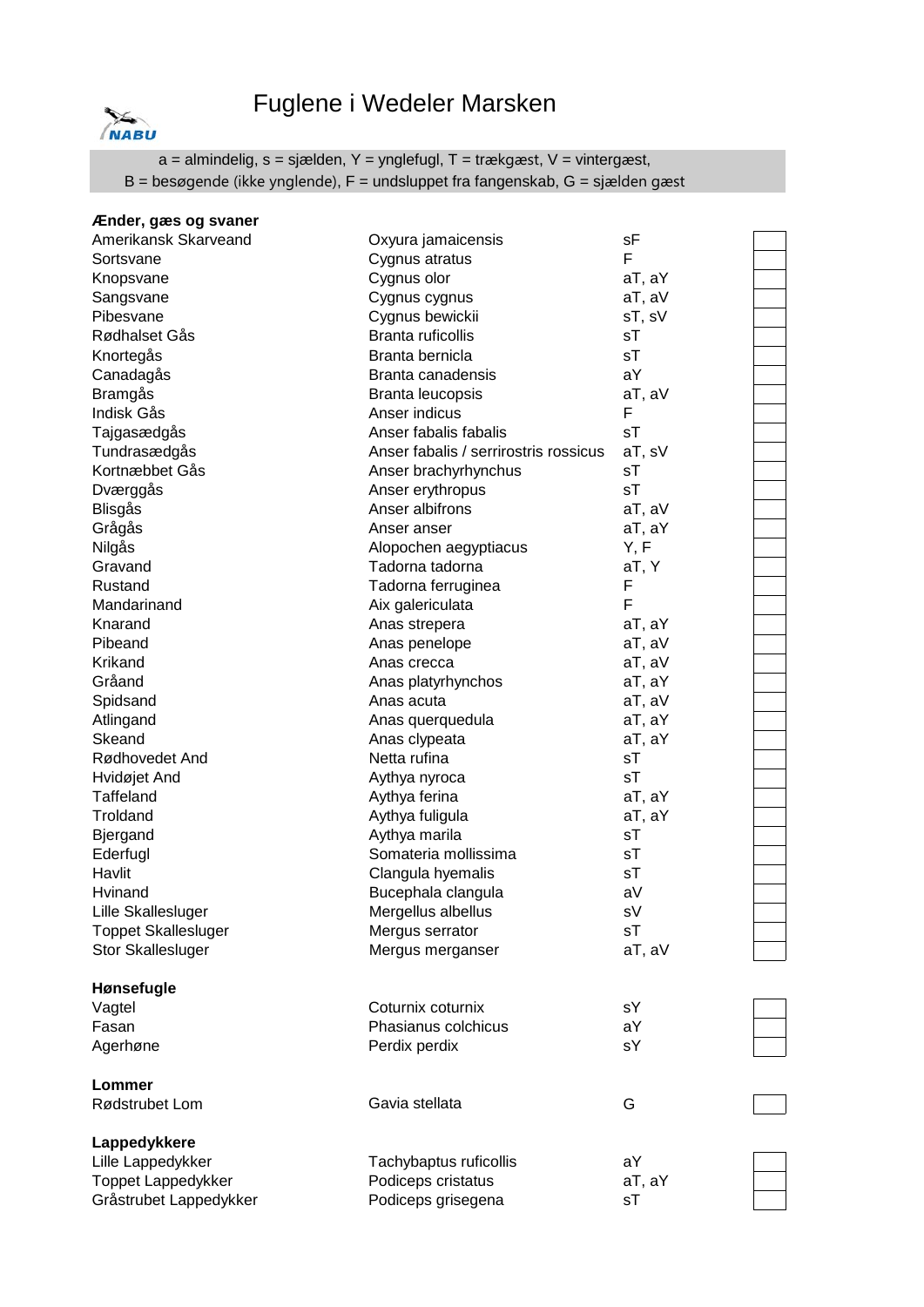| Nordisk Lappedykker<br>Sorthalset Lappedykker | Podiceps auritus<br>Podiceps nigricollis        | sT<br>sT |  |
|-----------------------------------------------|-------------------------------------------------|----------|--|
| <b>Skarver</b><br>Skarv                       | Phalacrocorax carbo                             | аT       |  |
| <b>Ibiser og Skestorke</b><br><b>Skestork</b> | Platalea leucorodia                             | sT       |  |
| <b>Hejrer</b>                                 |                                                 |          |  |
| Rørdrum                                       | Botaurus stellaris                              | sT<br>G  |  |
| Kohejre                                       | <b>Bubulcus ibis</b><br>Casmerodius albus       | аT       |  |
| Sølvhejre<br>Fiskehejre                       | Ardea cinerea                                   | aT, aB   |  |
| Purpurhejre                                   |                                                 | G        |  |
| Silkehejre                                    | Ardea purpurea<br>Egretta garzetta              | sT       |  |
| <b>Storke</b>                                 |                                                 |          |  |
| Sort Stork                                    | Ciconia nigra                                   | sT       |  |
| <b>Hvid Stork</b>                             | Ciconia ciconia                                 | aY       |  |
| Rovfugle                                      |                                                 |          |  |
| Fiskeørn                                      | Pandion haliaetus                               | аT       |  |
| Hvepsevåge                                    | Pernis apivorus                                 | aT       |  |
| Steppehøg                                     | Circus macrourus                                | G        |  |
| Blå Kærhøg                                    | Circus cyaneus                                  | aT, aV   |  |
| Hedehøg                                       | Circus pygargus                                 | аT       |  |
| Rørhøg                                        | Circus aeruginosus                              | aY       |  |
| Duehøg                                        | Accipiter gentilis                              | aV       |  |
| Spurvehøg                                     | Accipiter nisus                                 | aT, aV   |  |
| Rød Glente                                    | Milvus milvus                                   | aT       |  |
| Sort Glente                                   | Milvus migrans                                  | sT       |  |
| Havørn                                        | Haliaeetus albicilla                            | aV, aB   |  |
| Fjeldvåge                                     | <b>Buteo lagopus</b>                            | aV       |  |
| Musvåge                                       | Buteo buteo                                     | aY       |  |
| <b>Falke</b>                                  |                                                 |          |  |
| Dværgfalk                                     | <b>Falco columbarius</b>                        | sT       |  |
| Aftenfalk                                     | Falco vespertinus                               | G        |  |
| Lærkefalk                                     | Falco subbuteo                                  | sT       |  |
| Vandrefalk                                    | Falco peregrinus                                | aB       |  |
| Tårnfalk                                      | Falco tinnunculus                               | aY       |  |
| <b>Trapper</b>                                |                                                 |          |  |
| Dværgtrappe                                   | Tetrax tetrax                                   | G        |  |
| <b>Tranefugle</b>                             |                                                 |          |  |
| Trane                                         | Grus grus                                       | аT       |  |
| Vandrikse                                     | Rallus aquaticus                                | аT       |  |
| Engsnarre                                     | Crex crex                                       | aY       |  |
| Plettet Rørvagtel                             | Porzana porzana                                 | sY       |  |
| Grønbenet Rørhøne                             | Gallinula chloropus                             | sY       |  |
| Blishøne                                      | Fulica atra                                     | aY       |  |
| Vadefugle, Mågefugle og Alkefugle             |                                                 |          |  |
| Strandskade                                   | Haematopus ostralegus                           | aY       |  |
| Stylteløber                                   | Himantopus himantopus<br>Recurvirostra avosetta | G        |  |
| Klyde                                         |                                                 | aT, aY   |  |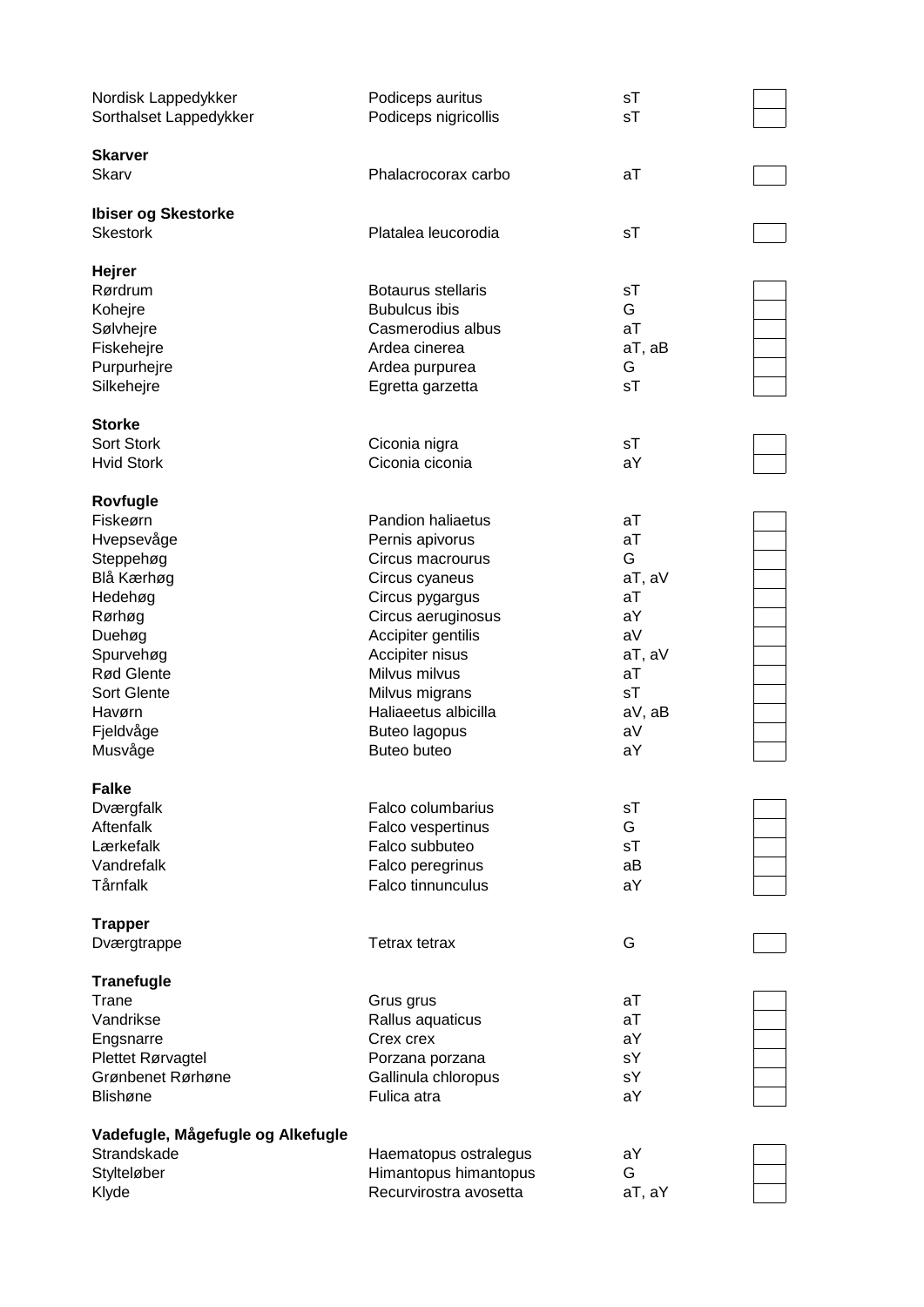| Strandhjejle                         | Pluvialis squatarola                       | sT     |  |
|--------------------------------------|--------------------------------------------|--------|--|
| Hjejle                               | Pluvialis apricaria                        | aT, sV |  |
| Vibe                                 | Vanellus vanellus                          | aT, aY |  |
| Lille Præstekrave                    | Charadrius dubius                          | aT, sY |  |
| <b>Stor Præstekrave</b>              | Charadrius hiaticula                       | sT     |  |
| Hvidbrystet Præstekrave              | Charadrius alexandrinus                    | sT     |  |
| Småspove                             | Numenius phaeopus                          | sT     |  |
| Storspove                            | Numenius arquata                           | aT, aV |  |
| Stor Kobbersneppe                    | Limosa limosa                              | aT, aY |  |
| Lille Kobbersneppe                   | Limosa lapponica                           | sT     |  |
| Enkeltbekkasin                       | Lymnocryptes minimus                       | sT     |  |
| Tredækker                            | Gallinago media                            | sT     |  |
| Dobbeltbekkasin                      | Gallinago gallinago                        | aT, aY |  |
| Odinshane                            | Phalaropus lobatus                         | sT     |  |
| Amerikansk Svømmesneppe              | Phalaropus tricolor                        | G      |  |
| Mudderklire                          | Actitis hypoleucos                         | aT     |  |
| Sortklire                            | Tringa erythropus                          | aT     |  |
| Rødben                               | Tringa totanus                             | aT, aY |  |
| Damklire                             | Tringa stagnatilis                         | sT     |  |
| Hvidklire                            | Tringa nebularia                           | aT     |  |
| Svaleklire                           | Tringa ochropus                            | aT     |  |
| <b>Tinksmed</b>                      | Tringa glareola                            | aT     |  |
| <b>Brushane</b>                      | Philomachus pugnax                         | aT     |  |
| Stenvender                           | Arenaria interpres                         | sT     |  |
| Kærløber                             | Limicola falcinellus                       | sT     |  |
| <b>Islandsk Ryle</b>                 | Calidris canutus                           | sT     |  |
| Sandløber                            | Calidris alba                              | sT     |  |
| Dværgryle                            | Calidris minuta                            | aT     |  |
| Temmincksryle                        | Calidris temminckii                        | sT     |  |
| <b>Stribet Ryle</b>                  | Calidris melanotos                         | G      |  |
| Krumnæbbet Ryle                      | Calidris ferruginea                        | aT     |  |
| Almindelig Ryle                      | Calidris alpina                            | aT, aV |  |
| Almindelig Kjove                     | Stercorarius parasiticus                   | G      |  |
| Storkjove                            | Stercorarius skua                          | G      |  |
| Alk                                  | Alca torda                                 | G      |  |
| Ride                                 | Rissa tridactyla                           | G      |  |
| Dværgmåge                            | Hydrocoloeus minutus                       | аT     |  |
| Hættemåge                            | Larus ridibundus                           | aT, aV |  |
| Sorthovedet Måge                     | Larus melanocephalus                       | aT     |  |
| Stormmåge                            | Larus canus                                | aT, sY |  |
| Svartbag                             | Larus marinus                              | aT, aV |  |
| Gråmåge                              | Larus hyperboreus                          | G      |  |
| Sølvmåge                             | Larus argentatus                           | aT, aV |  |
| Middelhavssølvmåge                   | Larus michahellis                          | sT     |  |
| Kaspisk Måge                         | Larus cachinnans                           | sT     |  |
| Sildemåge                            | Larus fuscus                               | aT     |  |
| Dværgterne                           | Sternula albifrons                         | sT     |  |
| Sandterne                            | Gelochelidon nilotica                      | sT     |  |
| Rovterne                             | Hydroprogne caspia                         | sT     |  |
| Hvidskægget Terne                    | Chlidonias hybridus                        | sT     |  |
|                                      |                                            | sT     |  |
| <b>Hvidvinget Terne</b><br>Sortterne | Chlidonias leucopterus<br>Chlidonias niger | aT     |  |
|                                      | Sterna sandvicensis                        | sT     |  |
| Splitterne                           | Sterna hirundo                             | aT     |  |
| Fjordterne                           |                                            |        |  |
| Havterne                             | Sterna paradisaea                          | sT     |  |
|                                      |                                            |        |  |
| <b>Duer</b>                          |                                            |        |  |
| <b>Bydue</b>                         | Columba livia f. Domestica                 | аB     |  |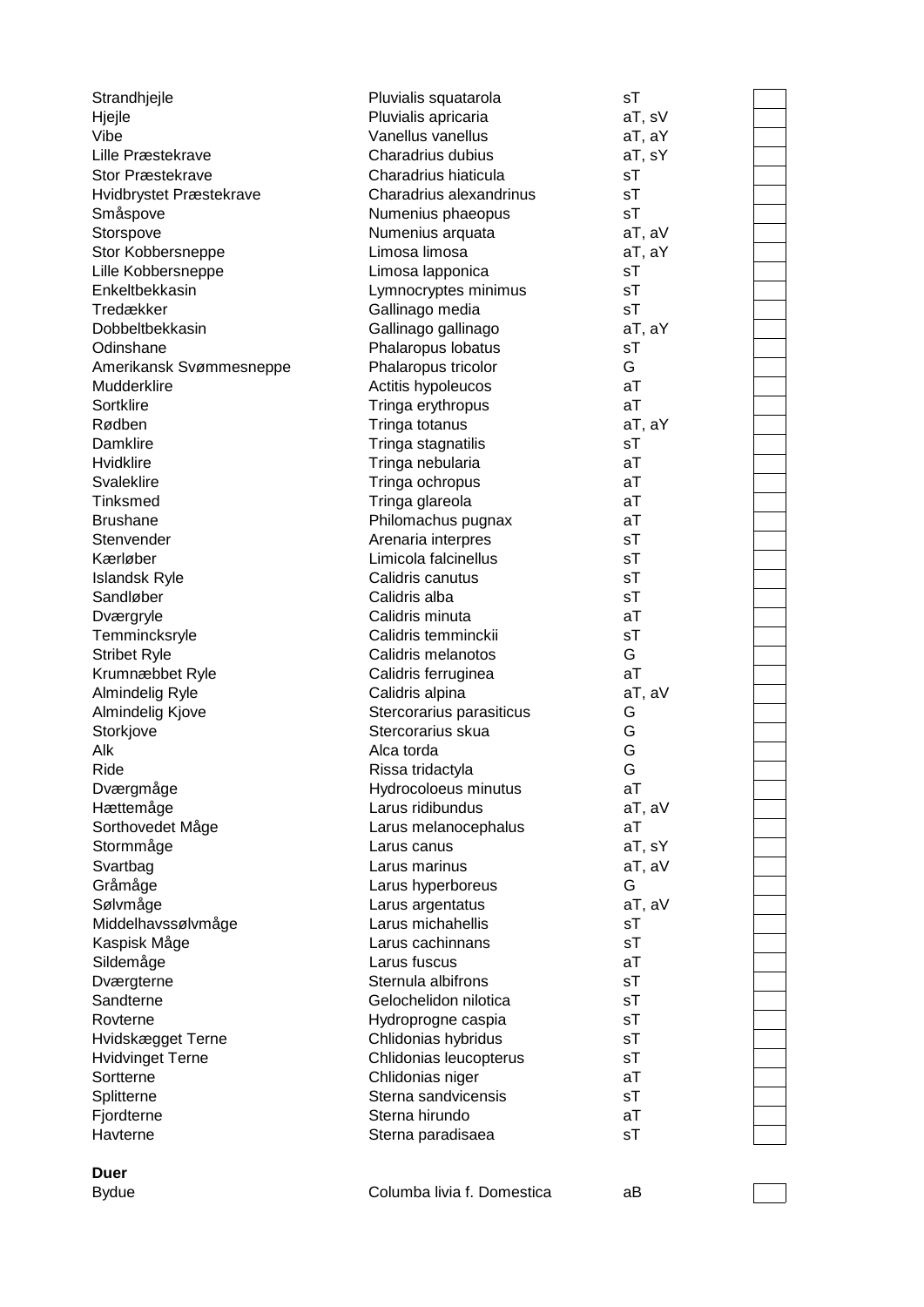| Huldue<br>Ringdue                     | Columba oenas<br>Columba palumbus            | sT<br>aT, aY |  |
|---------------------------------------|----------------------------------------------|--------------|--|
| Tyrkerdue<br>Turteldue                | Streptopelia decaocto<br>Streptopelia turtur | sT<br>sT     |  |
| Gøgefugle                             |                                              |              |  |
| Gøg                                   | Cuculus canorus                              | aT, aY       |  |
| <b>Ugler</b>                          |                                              |              |  |
| Slørugle                              | Tyto alba                                    | aT           |  |
| Skovhornugle                          | Asio otus                                    | aV           |  |
| Mosehornugle                          | Asio flammeus                                | sT           |  |
| Sejlerfugle                           |                                              |              |  |
| Mursejler                             | Apus apus                                    | aT           |  |
| <b>Skrigefugle</b><br>Isfugl          | Alcedo atthis                                | sΒ           |  |
|                                       |                                              |              |  |
| <b>Spætter</b>                        |                                              |              |  |
| Grønspætte                            | Picus viridis                                | sB           |  |
| Stor Flagspætte                       | Dendrocopos major                            | aY           |  |
| Lille Flagspætte                      | Dendrocopos minor                            | sB           |  |
| <b>Sangfugle</b>                      |                                              |              |  |
| Pirol                                 | Oriolus oriolus                              | sT<br>sT     |  |
| Rødrygget Tornskade<br>Stor Tornskade | Lanius collurio                              | sT           |  |
| Husskade                              | Lanius excubitor                             | aY           |  |
|                                       | Pica pica                                    | aY           |  |
| Skovskade<br>Allike                   | Garrulus glandarius<br>Coloeus monedula      | aT, aB       |  |
|                                       |                                              | aV           |  |
| Råge                                  | Corvus frugilegus<br>Corvus corone           | aY           |  |
| Sortkrage<br>Gråkrage                 | Corvus cornix                                | sV           |  |
| Ravn                                  | Corvus corax                                 | аB           |  |
| Pungmejse                             | Remiz pendulinus                             | sT           |  |
| Blåmejse                              | Cyanistes caeruleus                          | aY           |  |
| Musvit                                | Parus major                                  | aY           |  |
| Sortmejse                             | Periparus ater                               | sT           |  |
| Sumpmejse                             | Poecile palustris                            | sY           |  |
| Fyrremejse                            | Poecile montanus                             | sY           |  |
| Korttået Lærke                        | Calandrella brachydactyla                    | G            |  |
| Hedelærke                             | Lullula arborea                              | sT           |  |
| Sanglærke                             | Alauda arvensis                              | aT, aY       |  |
| Bjerglærke                            | Eremophila alpestris                         | sT           |  |
| Digesvale                             | Riparia riparia                              | aT           |  |
| Landsvale                             | Hirundo rustica                              | aT, aY       |  |
| <b>Bysvale</b>                        | Delichon urbicum                             | aT, aY       |  |
| Skægmejse                             | Panurus biarmicus                            | sT           |  |
| Halemejse                             | Aegithalos caudatus                          | aB           |  |
| Løvsanger                             | Phylloscopus trochilus                       | aT, aY       |  |
| Gransanger                            | Phylloscopus collybita                       | aT, aY       |  |
| Græshoppesanger                       | Locustella naevia                            | aT, aY       |  |
| Flodsanger                            | Locustella fluviatilis                       | sT           |  |
| Savisanger                            | Locustella luscinioides                      | sT           |  |
| Sivsanger                             | Acrocephalus schoenobaenus                   | aT, aY       |  |
| Kærsanger                             | Acrocephalus palustris                       | aT, aY       |  |
| Rørsanger                             | Acrocephalus scirpaceus                      | aT, aY       |  |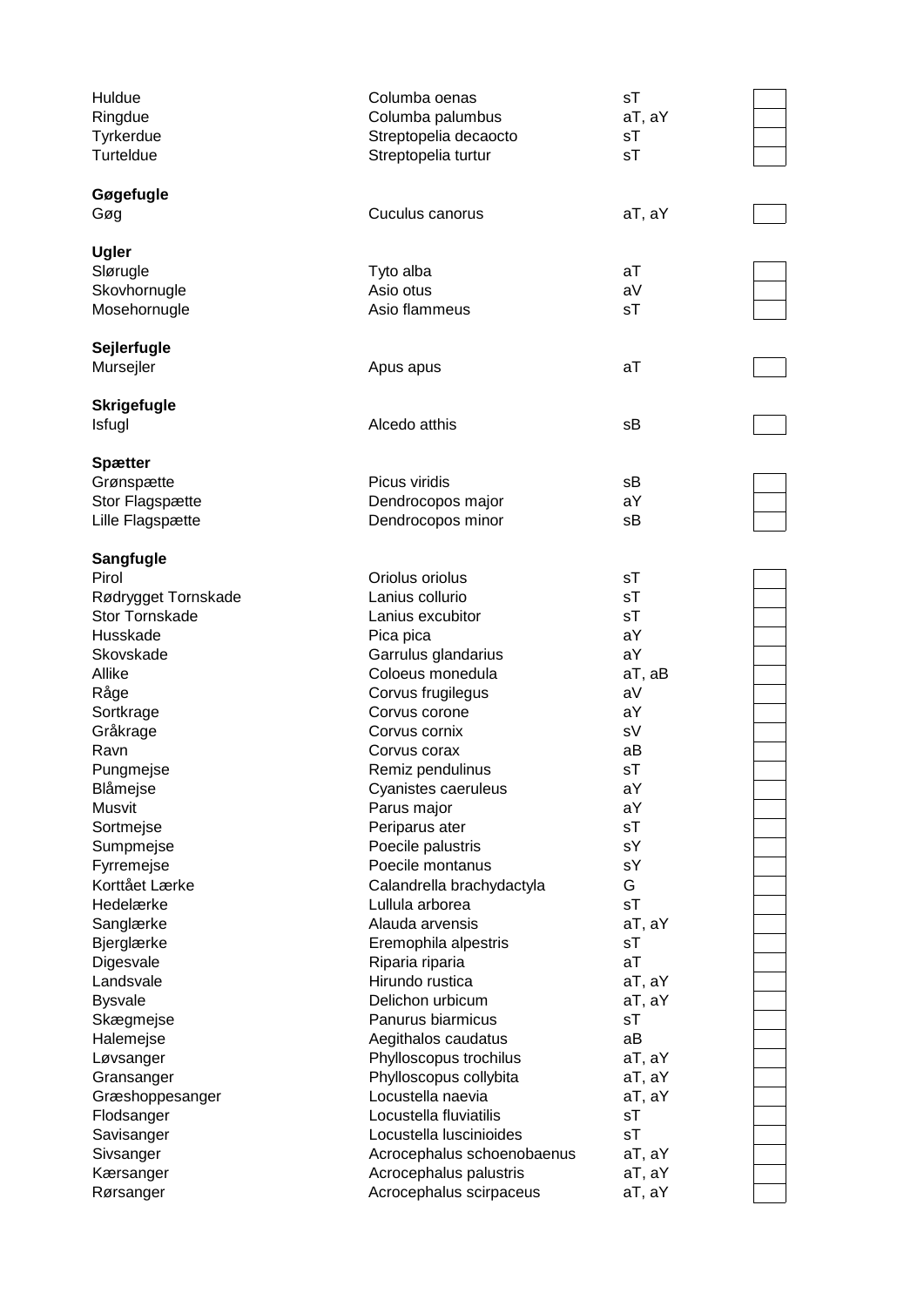| Drosselrørsanger            | Acrocephalus arundinaceus     | sT     |  |
|-----------------------------|-------------------------------|--------|--|
| Gulbug                      | Hippolais icterina            | sY     |  |
| Munk                        | Sylvia atricapilla            | aT, aY |  |
| Havesanger                  | Sylvia borin                  | aT, aY |  |
| Gærdesanger                 | Sylvia curruca                | aT, aY |  |
| Tornsanger                  | Sylvia communis               | aT, aY |  |
| Fuglekonge                  | Regulus regulus               | aT     |  |
| Rødtoppet Fuglekonge        | Regulus ignicapillus          | sT     |  |
| Silkehale                   | Bombycilla garrulus           | sV     |  |
| Spætmejse                   | Sitta europaea                | sT     |  |
| Træløber                    | Certhia familiaris            | sT     |  |
| Korttået Træløber           | Certhia brachydactyla         | aY     |  |
| Gærdesmutte                 | Troglodytes troglodytes       | aY     |  |
| Stær                        | Sturnus vulgaris              | aT, aY |  |
| Misteldrossel               | Turdus viscivorus             | sT, sY |  |
| Ringdrossel                 | Turdus torquatus              | sT     |  |
| Solsort                     | Turdus merula                 | aY     |  |
|                             | Turdus pilaris                | aT, aV |  |
| Sjagger                     |                               |        |  |
| Sangdrossel                 | Turdus philomelos             | aT, aY |  |
| Vindrossel                  | Turdus iliacus                | aT, aV |  |
| Grå Fluesnapper             | Muscicapa striata             | aY     |  |
| <b>Broget Fluesnapper</b>   | Ficedula hypoleuca            | sT     |  |
| Bynkefugl                   | Saxicola rubetra              | sT     |  |
| Sortstrubet Bynkefugl       | Saxicola rubicola             | sT, sY |  |
| Rødhals                     | Erithacus rubecula            | aT, aY |  |
| <b>Sydlig Nattergal</b>     | Luscinia megarhynchos         | sT     |  |
| <b>Blåhals</b>              | Luscinia svecica              | aY     |  |
| Husrødstjert                | Phoenicurus ochruros          | aY     |  |
| Rødstjert                   | Phoenicurus phoenicurus       | aY     |  |
| Stenpikker                  | Oenanthe oenanthe             | aT     |  |
| Jernspurv                   | Prunella modularis            | aT, aY |  |
| Gråspurv                    | Passer domesticus             | aY     |  |
| Skovspurv                   | Passer montanus               | aY     |  |
| Skovpiber                   | Anthus trivialis              | aT     |  |
| Engpiber                    | Anthus pratensis              | aT, aY |  |
| Rødstrubet Piber            | Anthus cervinus               | sT     |  |
| <b>Bjergpiber</b>           | Anthus spinoletta             | aT, sV |  |
| Skærpiber                   | Anthus petrosus               | sV     |  |
| Bjergvipstjert              | Motacilla cinerea             | sT     |  |
| (Almundelig) Gul Vipstjert  | Motacilla flava flava         | aT, aY |  |
| <b>Gulhovedet Vipstjert</b> | Motacilla flava flavissima    | sT     |  |
| Nordlig Gul Vipstjert       | Motacilla flava thunbergi     | aT     |  |
| <b>Hvid Vipstjert</b>       | Motacilla alba                | aT, aY |  |
| Sortrygget Vipstjert        | Motacilla (alba) yarrellii    | sT     |  |
| <b>Bogfinke</b>             | Fringilla coelebs             | aT, aY |  |
| Kvækerfinke                 | Fringilla montifringilla      | aT     |  |
| Kernebider                  | Coccothraustes coccothraustes | sT     |  |
| Dompap                      | Pyrrhula pyrrhula             | sB     |  |
| Karmindompap                | Carpodacus erythrinus         | sT     |  |
| <b>Gulirisk</b>             | Serinus serinus               | sT     |  |
| Lille Korsnæb               | Loxia curvirostra             | sT     |  |
|                             |                               |        |  |
| Grønirisk                   | Carduelis chloris             | aY     |  |
| <b>Stillits</b>             | Carduelis carduelis           | aT, aY |  |
| Grønsisken                  | Carduelis spinus              | aT, aV |  |
| <b>Tornirisk</b>            | Carduelis cannabina           | aT, aY |  |
| <b>Bjergirisk</b>           | Carduelis flavirostris        | aT, aV |  |
| Gråsisken                   | Carduelis flammea             | aT, sY |  |
| Lapværling                  | Calcarius Iapponicus          | sT     |  |